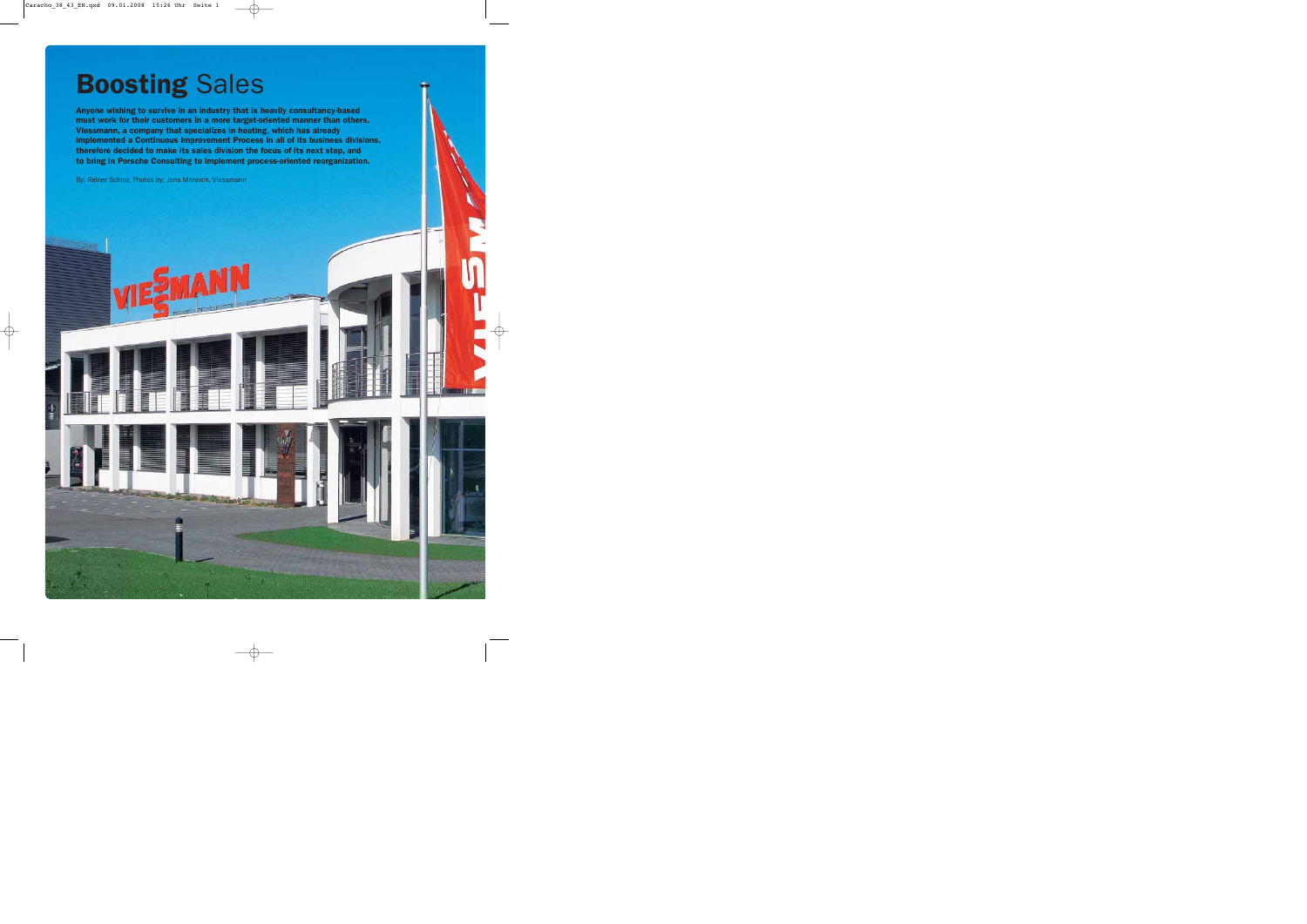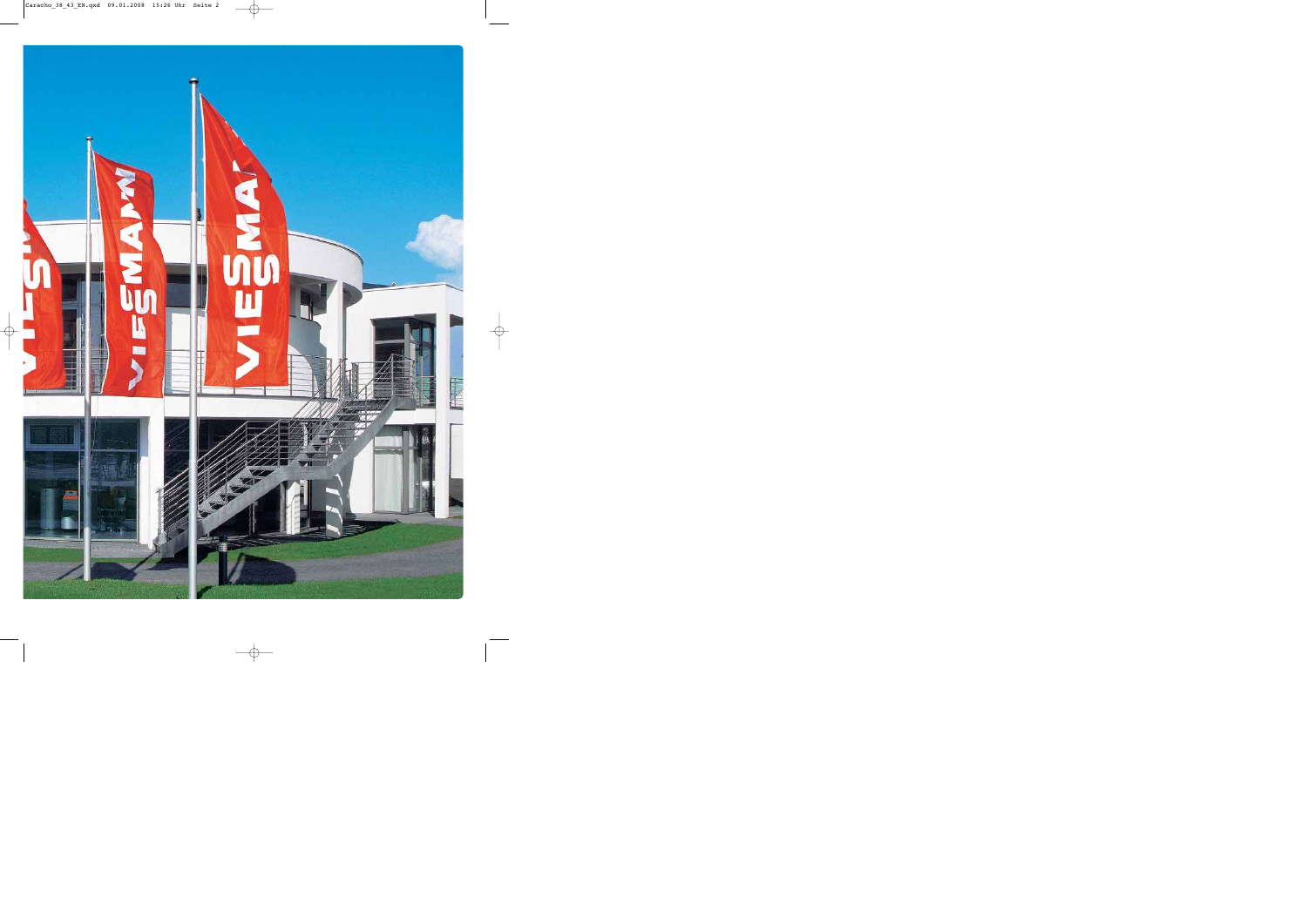

Hans-Joachim Pez: A whole new kind of customer service

Glass and clean lines characterize the image of Viessmann Werke GmbH & Co. KG's company headquarters in Allendorf. The company, which specializes in heating technology systems, has not only built its business on the principle of transparency, it also lives by it. Employees in all business divisions have been on the lookout for waste for many years now and in their efforts to ensure the constant optimization of working processes, have cultivated a Continuous Improvement Process. This is also seen as a basic requirement in Allendorf, in order to ensure the continuing success of a group that has 111 sales branches operating in 34 countries. As one of the leading manufacturers of heating technology systems in the world, Viessmann recorded sales of €1.2 billion in 2005, of which well over half came from exports. The demands made of sales, which form part of these requirements, are especially high, particularly in this market.

The sector suffered a 15 percent drop nationwide in Germany last year. On the one hand, this can be attributed to the overall economic situation, but on the other, it is also due to the general uncertainty among consumers. The increase in the price of oil and gas is causing consumers to hesitate, and there is a growing desire to use alternative energy sources. However, how many people are truly familiar with renewable energy systems that provide a sensible price-to-performance ratio? This made one thing clear to Hans-Joachim Pez, Head of Sales at Viessmann: "The sales division needed to significantly increase its efficiency on a global level, which included increasing the quality of our targeted customer orientation even further." It was a matter of establishing a highly professional "business-to-business" relationship between the manufacturer and the tradesmen who purchase the systems to install, and who, according to Pez, "wish to offer their customers economical solutions that meet their requirements."

The traditional Continuous Improvement Process had reached its limits, as far as these demands were concerned, which led Viessmann to recognize the advantages of process-oriented reorganization. The tried-andtested consultancy module developed by Porsche Consulting and Porsche AG is the next step in the process of making the company even leaner. Jochen Haberkorn, Manager of the Sales Management Business Division at Porsche Consulting says: "While the traditional Continuous Improvement Process focuses on eliminating waste within individual processes, processoriented reorganization focuses on the way in which all processes interact with one another and scrutinizes the entire structure of the organization." In line with this, the project aims were also set at a high level. Besides purely increasing the efficiency of sales processes, it was also a matter of making effective use of the time that sales representatives and customer service technicians spent with customers, improving their ability to be  $\rightarrow$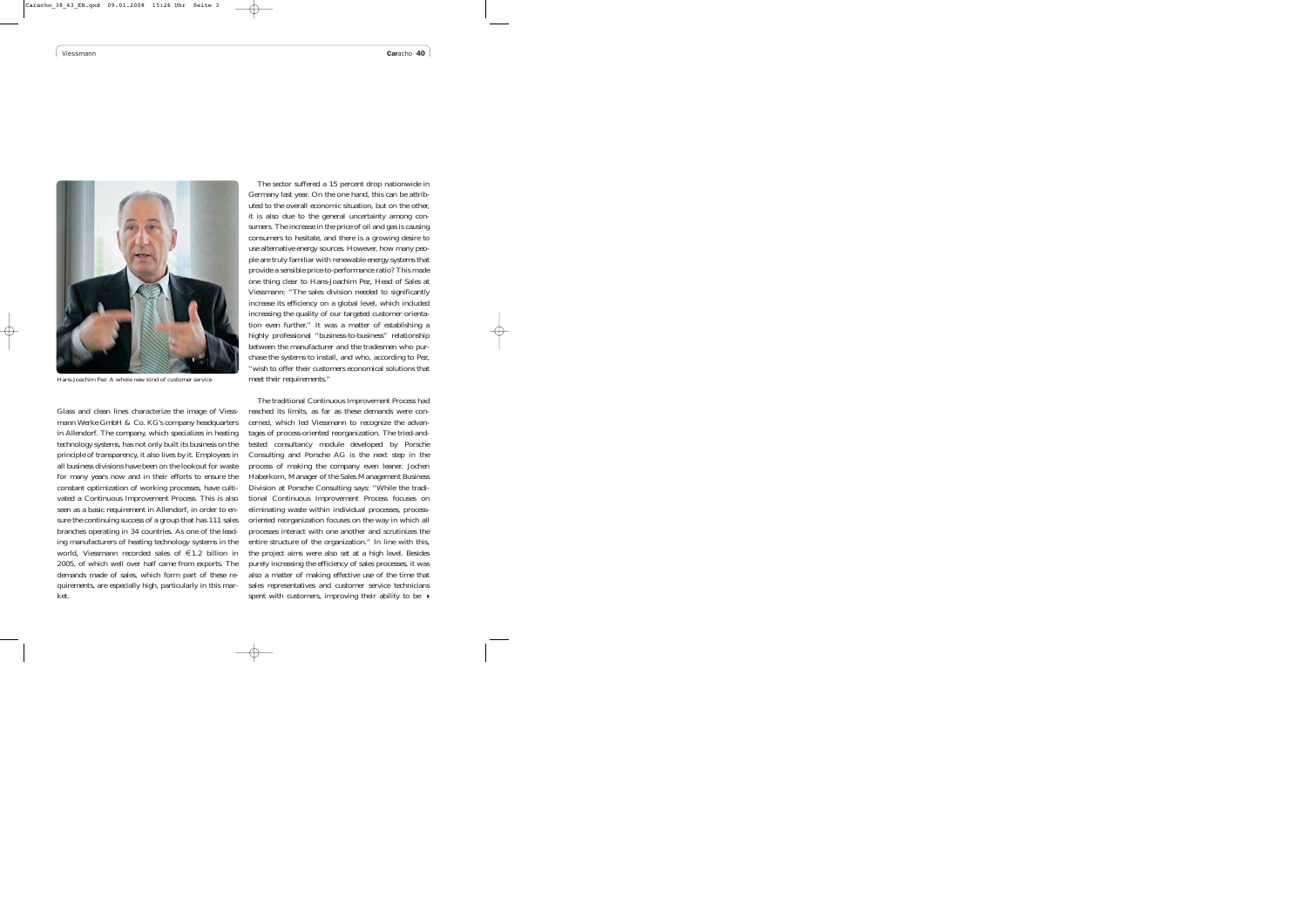

At home throughout the world: Head of Sales, Pez (right) and Haberkorn, Project Manager from Porsche Consulting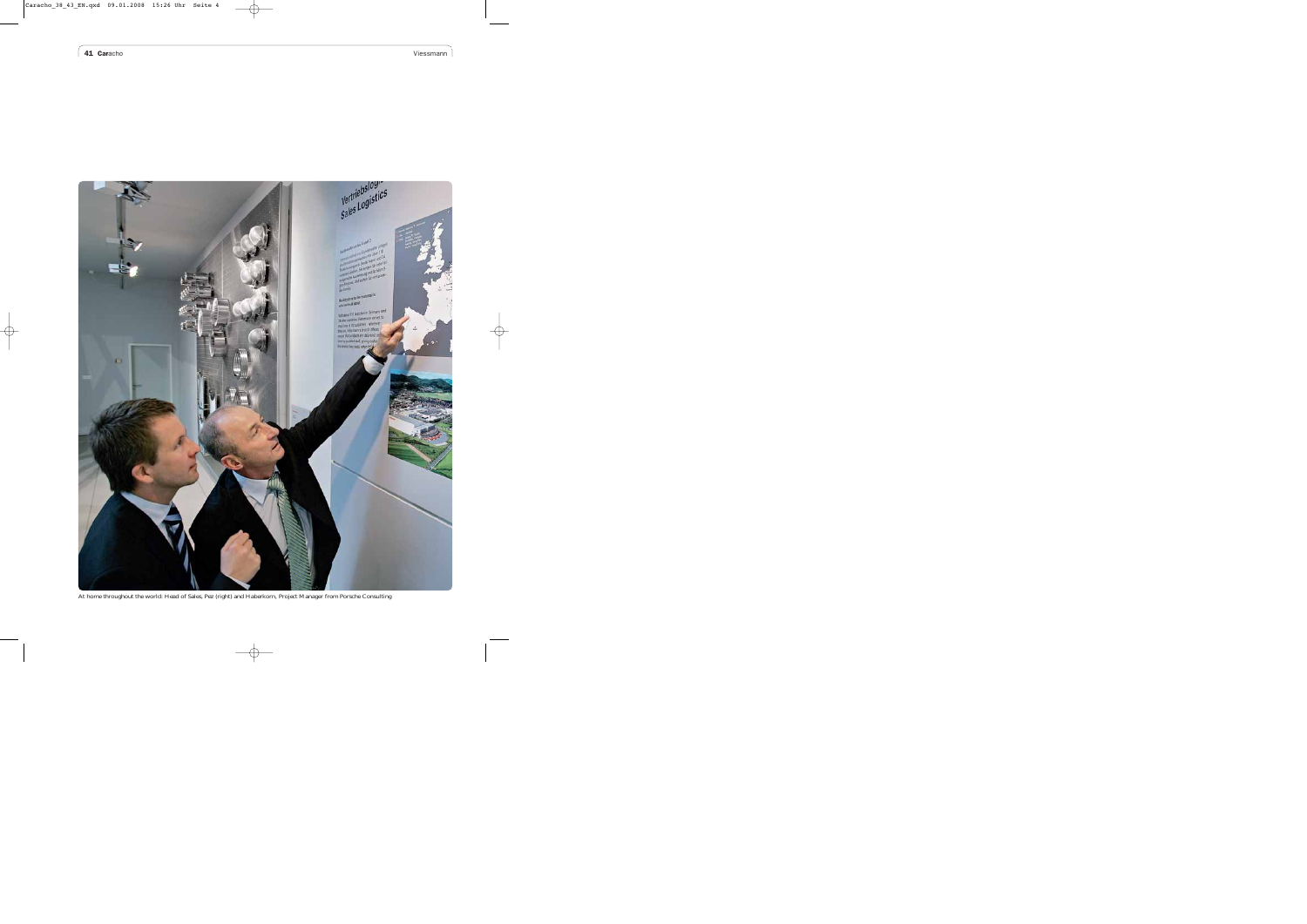

A lot of glass and an open view: Viessmann is far-sighted in its overall approach



Transparency through key figures: Traces of the restructuring of the sales division can be seen wherever you look at Viessmann